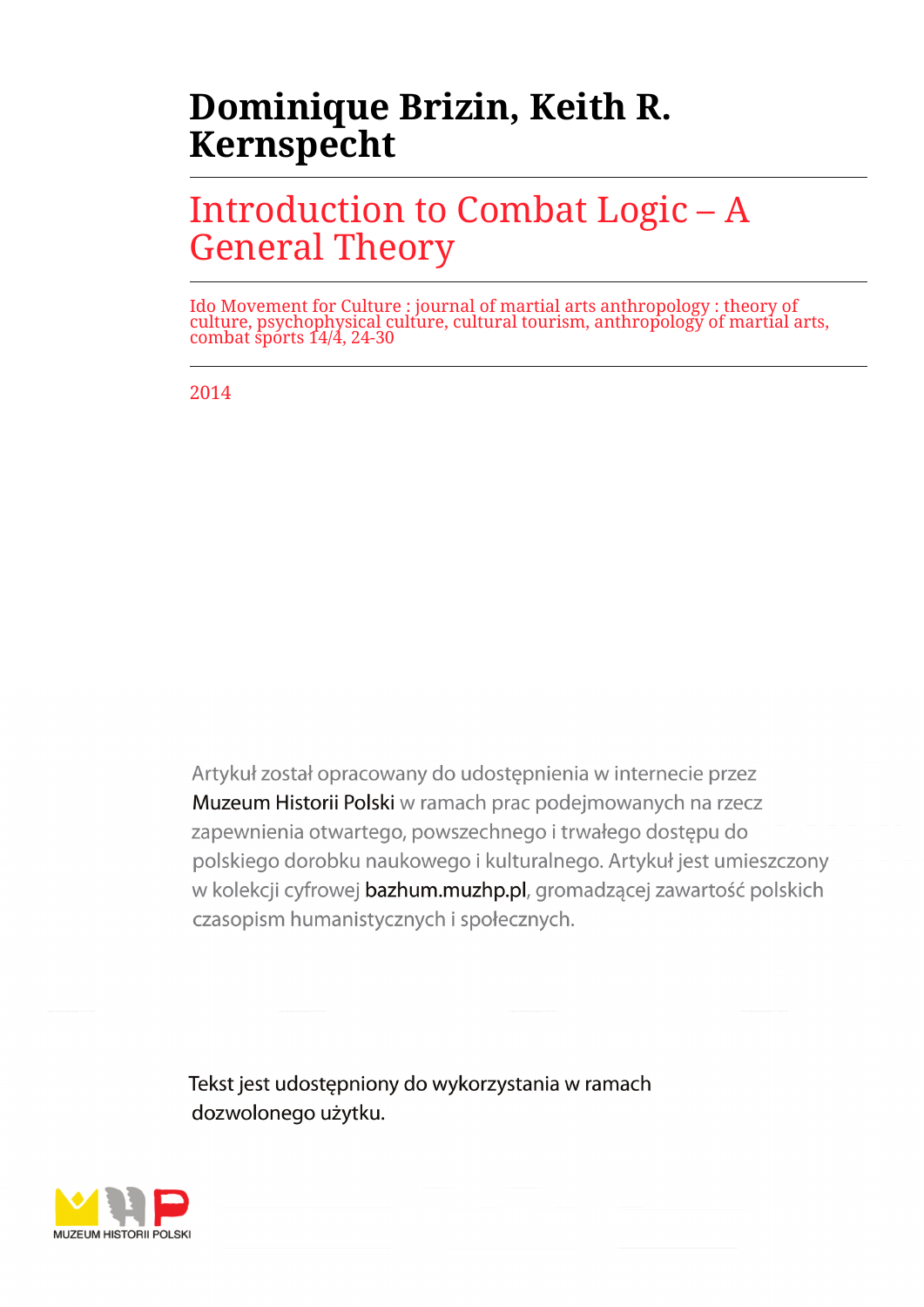### **TOWARDS A GENERAL THEORY OF COMBAT (FIGTING ARTS)**

DOMINIQUE BRIZIN<sup>1 (ABDEF)</sup>, KEITH R. KERNSPECHT<sup>2 (BEFG)</sup>

1 Universität zu Köln, Institut für Politikwissenschaften, Köln (Germany)

² Hilendarski University Plovdiv, Plovdiv (Bulgaria)

e-mail: wuwei76@gmx.de

### **Introduction to Combat Logic – A General Theory**

Submission: 7.08.2014; acceptance: 12.08.2014

**Key words**: combat logic, concept, principles, abilities, strategy, technique

#### **Abstract:**

In many discussions of martial arts, participants use different approaches to what to focus on. This fact is reflected in different training approaches, which the instructors use to teach their students. Some try to explain techniques; others try to develop certain abilities. Taking this into consideration, the following study tries to clarify and to simplify all those ideas with the aim of bringing them all together in one model. Based on a concept, which military strategist Edward Luttwak uses to clarify different levels of action, this model contains various ideas that can be built upon in future. Additionally, it contains an approach of aim-purposerelations in which all different ideas of martial arts can be brought together and therefore can form a perfect base for further discussions of different font formats.

#### **Introduction**

Based on the strategic opus of the military theorist Clausewitz, Kernspecht wrote the book "On Single Combat" [Kernspecht 1987] in which he tried to identify a general idea of how to fight optimally and efficiently in a pure logical sense. He developed a first theory of Combat Logic based on the principles and the basic concepts of the Chinese martial art *WingTsun*. 2011 "Kampflogik"1 [Kernspecht 2011] was published and in 2013 "Die Essenz des WingTsun"2 [Kernspecht 2013] was released as a general theory of Combat Logic with the focus on WingTsun.

Talking about theory, Clausewitz had previously mentioned, that it is necessary to get rid of misinterpretations and define all terms needed to have a common base for future communication without misunderstandings [Clausewitz 1999: 91]. Especially in the field of martial arts, there seems to exist a profusion of terms like: techniques, principles, mottoes, abilities, tactics, strategies, concepts and so on. Those expressions are illdefined and with so many it is no wonder that comparison between martial arts is so difficult.

Therefore, this article proposes a model to define the terms on different levels, which are arranged in a perpendicular hierarchy. In addition it shows a possible matrix to categorize different martial arts and gives an example of how these may be applied.

#### **Searching for a theory**

When two parties each desire to achieve a common objective, there is a potential conflict situation. Only one can reach the objective by hindering the other one to reach his [Binhack 1998: 38]. Physical and psychological violence seems to still be an instrument to solve such conflicts, following Clausewitz's postulation that war is just a continuation of politics by other means [Clausewitz 1999: 998]. The question arises whether it is possible to identify certain patterns or rules in those conflicts that allow, through training, a means to prepare for them. This would assume the existence of a kind of order in the apparent chaos of fighting, and thus it would be possible to produce, organise and train in certain procedures: a modus operandi a strategy. For certain, impending conflicts between men, Kernspecht discovered different phases in the ritual fight, which differs from a duel which implies

<sup>1</sup> Engl. CombatLogic

<sup>2</sup> Engl. Essence of WingTsun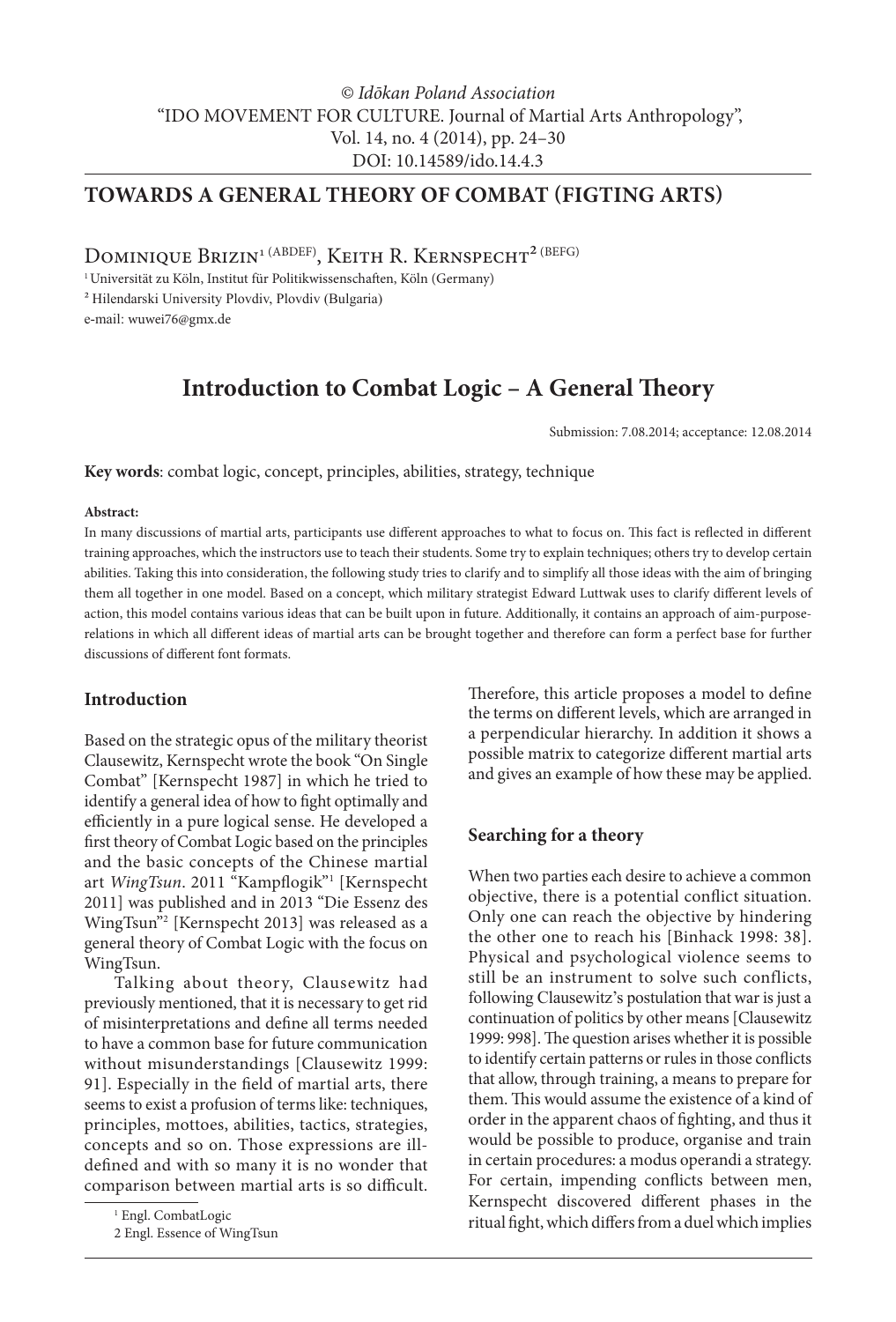a willingness to fight. The aggressor searches for a victim, not an opponent, and reassures himself in several steps, that he has found one who is not dangerous for him to attack [Kernspecht 2000: 31f]. Those steps are:

- 1. Choosing a victim
- 2. Staring: The aggressor tries to get in the field of vision of the potential victim to check his reaction, when he threatens him. If the victim looks away insecurely, the aggressor continues.
- 3. Vocalisation (Questions like: "What are you looking at? Do you need a picture of me?").
- 4. Physical approach / contact / push.
- 5. Attack e.g. haymaker.
- 6. Nowadays there exists a further, degenerated ritual fight. When the victim falls to the floor, the attacker won't stop, but, for example, kicks to the head.

If this order is known, it is possible to intercede at a certain moment. For example, knowing how to react to the stare of the aggressor or on his verbal provocation in order to prevent ensuing steps. Thus, a strategy for dealing with similar situations can be practised, minimizing being surprised by unexpected aggressive actions.

#### **Methodology**

To define a theory of logical structures in martial arts, it is necessary to clarify the essentials and the motivation for each interpretation of the martial art individually. The field is too large and diversified to allow identification of a common aim in the

different combat arts [Wiethäuper 2011; Cynarski 2012]. Even in the same style, there are many different interpretations, and therefore the logic for its aims and the means by which they are achieved vary considerably. Therefore, this paper will present a horizontal structure of aim-purpose-relations [Luhmann, 1973; Jäger, Beckmann 2011], which allows the comparison of the different approaches in a logical manner. Within every martial art there is a logic connected to the purpose and the means which the martial art uses to attain certain individual objectives (motivation). This can be a philosophical background, the idea of healing oneself with the art, defending oneself, achieving honour and fame, and so on.

To classify and sort the different martial arts further it is useful to apply a vertical [Luttwak 1987] structure – splitting the field of the different kinds of martial arts into portions that can be examined and consequently making it possible to compare the different styles and to explain the reason for their different physical realizations. The paper shows a vertical architecture, the apex being the concept descending to techniques at the base, revealing all possible decision procedures in an act of fighting (see figure 1). How to solve a given task in different ways. Additionally it submits a horizontal construction, including the complex of purpose and means, categorizing all different kind of martial arts.

In a second step, this matrix will be applied to the example of self-defence.

In conflict situations, people are confronted with a sudden act of aggression and violence, and the main questions are: how to react to and how



**Figure 1.** Vertical hierarchy of Martial Arts concepts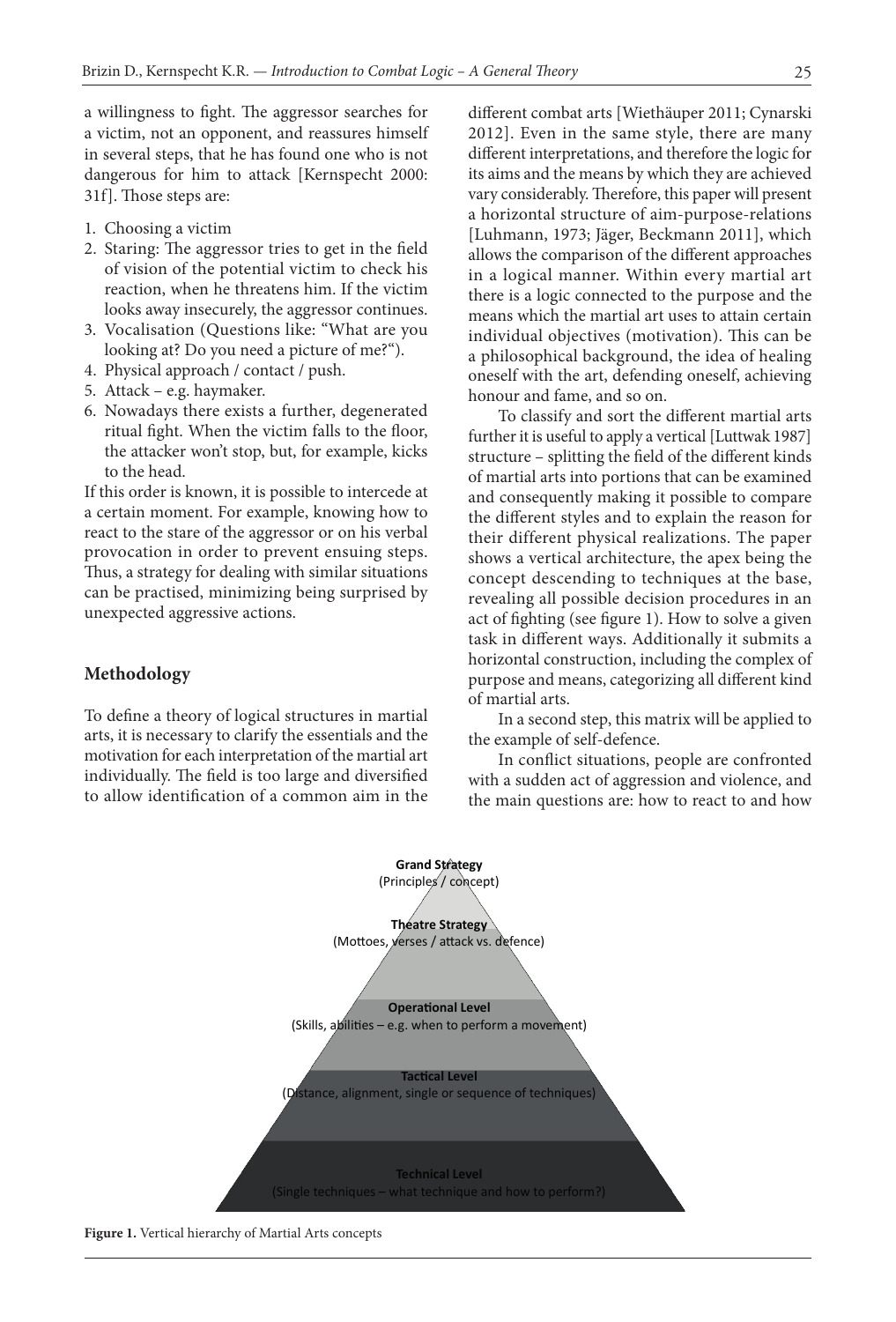to prepare for those situations? [Kernspecht 1987; Kernspecht 2011; Kernspecht 2013]. On that basis, the authors show the different generic vertical steps for realistic self-defence – from the principles and the aims, considering the specific situation and the necessary behaviour in question [Schelling 1980] – down to the basic techniques, which help to fulfil the purpose best, according to the idea "form follows function" [Göhner 1993].

#### **Vertical Concept in Martial Arts**

Luttwak [2001: 87f] defined and implemented in 1987 this five level hierarchic strategy model of the international politic system to reveal the different approaches to solving a military conflict, starting from a politician's view down to the field commander and further down to the soldiers and the technique they use. Understanding all those different *action levels* facilitates the use of more degrees of freedom in the decision process. This model shall be applied therefore to the field of Martial Arts to enable the integration of all approaches of understanding and teaching in Martial Arts and to allow a comparison of different styles or ideas.

At the top is the *Grand Strategy*, which embraces the main concept of a Martial Art, often formulated in principles. Every Martial Arts has its own concept about how to perform, how to act using it – but sometimes they are not yet clearly described.

Principles are often simple to remember and include the general modus operandi, somehow catchily formulated<sup>3</sup>.

On the way to the bottom next is the *theatre strategy* in which the principles are unfolded into mottoes and verses.

They help to apply the often vague formulated principles and serve to concretize a special movement, which is typical for the particular Art. It is like adding flesh or muscles to the skeleton to get a functional body. Already on the highest level contained, the distinction between attack and defence is more specifically defined at the theatre strategy level. It is necessary to know when the user is able to wait for a defence and when it is better to attack first. The theatre also includes different kind of scenario training to develop an idea of when to react and how. This leads to the third, the *operational*  *level*, describing the necessary skills and abilities to fulfil the wanted behaviour, including timing, focus, power, etc.

Coming next is the *tactical level* - often mixed up with the higher strategic sphere. Questions to ask on that level are: how to solve certain tasks and functions, concerning alignment (adjustment) to the opponent. What is the reason for certain techniques and sequences (asking for the *why*)?

On the broad base of the pyramid there is the *technical level* with its single techniques of arms and legs, which are practices solo or with a partner, but it is still important to understand that they serve a higher objective. It is about *what* technique should be practised and *how* to perform the movement.

#### **Horizontal reflection (The connecting element of the concept)**

With a top-down pyramid structure, concepts and methods become more plastic and graspable. While the main principle is still difficult to apprehend and to realize physically, it becomes more concrete at the lower level. Therefore it is important to practise techniques: They are the vehicle used to explain higher ideas. But it would be unwise to teach and learn them just for their own sake – they serve as examples to explain the higher concepts.

The Grand Strategy contains certain instructions and basic thoughts of how to attain a certain *objective*, let's say how it defines a *function*, containing a *purpose* or motivation [Wiethäuper 2011]. Through the purpose result the means or the methods (the form), which are realized on the deeper levels. *Form follows function* – which bases on a *horizontal reflection*:

In that context, three questions should be asked for each Martial Art system, to emphasize the scientific approach to it and to conform to tradition:

- 1. What does the student have to learn (*purpose - function*)? For which situation does he need certain abilities or skills? This determines the *means* (the training method or *form*).
- 2. If there is an existing Martial Arts system in use, the second step is to ask whether a training method fulfils the demand; does it develop the required abilities (*means*)? The scientific approach questions the system and teaching.
- 3. In case the abilities aren't developed optimally in the required manner: how can new, scientifically based training methods be implemented?

These questions leads to different categories like the following:

If the purpose is to support health, the performance will be adjusted to that objective and

<sup>3</sup> E.g. in WingTsun, the principle is formulated as follows [Leung 2000: 189]: "Stay with it when it comes, follow right after it when it withdraws, if your arm is freed, just thrust it outwards", or for the Muay Thai [formulated by Gomaratut 2011: 130]: "When the opponent comes strong, you go soft, when he relaxes, tease him, when he's in trouble, attack, and when he's backing off, chase him and beat him."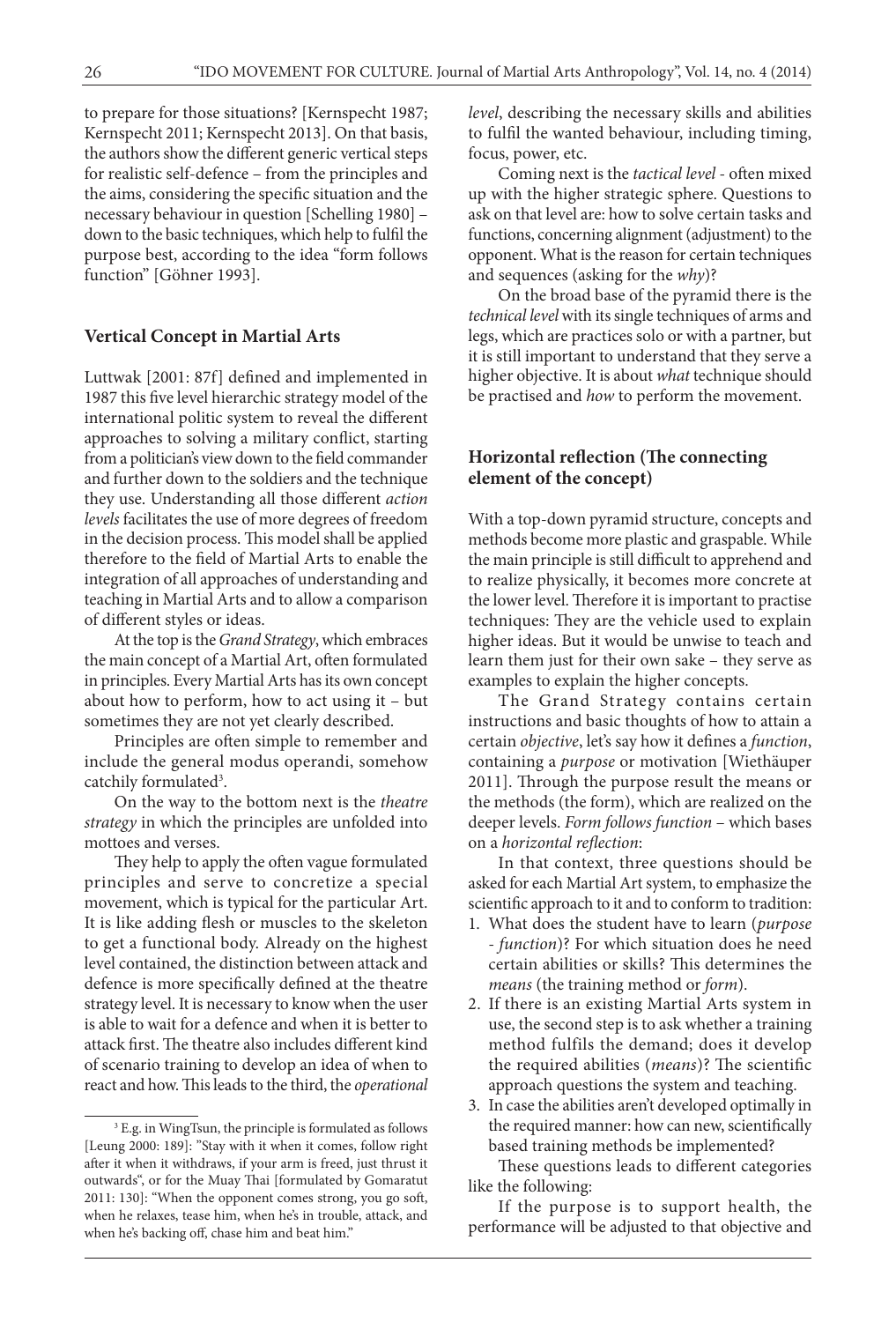the fundamental principles will mirror that: The Martial Art style will focus itself on slow movements with concentration on breathing for example. Other purposes could be self-defence, competition, sportscharacter, emphasizing the art (philosophical regards, striving for perfection), leisure time, lifestyle and so on. The motivation totally changes and therefore the vehicle - the physical appearance of the Martial Art will be different. Often there is a mixture to observe and undoubtedly there are still more categories that could be mentioned.

Summarising, it can be said that a Martial Arts system, or better a "style" is determined through its approach of its motivation (purpose). It is always individual and dependent on the performer. Without knowing why the practitioner is practising the Martial Art, there is no right or wrong style.

#### **Example: Self-defence**

To examine the different martial arts for their content and assess their potential benefit in a realistic self-defence situation, it is important to separate the different martial arts from their cultural and regional influence and character. It is about the pure cognitive logic and the biomechanics – and the manner in which their principles are implemented in a direct confrontation. Only by adopting this premise is it possible to compare the different solutions for the same criteria.

This example points to the different abilities, which are necessary to learn the adequate response to a variety of situations. Techniques and sequences of techniques used in training are the examples (vehicle) used to emphasize and explain patterns of movement.

#### **Grand strategy**

Starting with the *Grand Strategy*, the *preconditions* (or the rules) have to be defined. These preconditions are identified from the situation. As we have seen before in the example of the ritual fight, it helps to know the different stages to minimize chaos and coincidence. A strategy can be determined and with it the concept (which takes place on the Grand Strategy and defines the objective).

Possible preconditions:

- 1. The chosen victim is physically inferior to the attacker, that is physical inferiority is not an issue.
- 2. The situation will be unexpected, so preparations such as those in a competition aren't possible: the time, place and abilities of the opponent are unknown.

3. The attacker will use unfair means (assault, weapons, or multiple attackers).

The preconditions lead to the *objectives* of the Martial Art:

- 1. To resolve conflict situation as fast as possible and establish personal security.
- 2. To attain the greatest effect with the less possible effort (force, time, energy) - a realistic selfdefence can be realized in a limited time frame and can be learned by everybody.
- 3. Not to offer a vulnerable target: Possibilities, to transform e.g. a punch into a push or to prevent being pushed; to stay capable of fighting.
- 4. To eliminate the danger: Possibilities to prevent the opponent to continuing his attacks.

#### **Theatre strategy**

Switching to the next level of the *theatre strategy*, it is now possible to determine the *means*, which result from the objectives (*form follows function*):

Solving the conflict situation (1) can be interpreted here as to practise in typical situations, in which the roles are clearly defined and the environment is replicated. It should avoid typical sparring training, in which both participants attack each other and both try to practice their martial arts, because this is not what happens on the street. For this, it is necessary to practice proper street fighting attacks – techniques the students will be confronted with. If the students want to learn to have the greatest effect with the less possible effort (2), an intelligent use of the unity of the body for punches, kicks, throws is important rather than gaining physical strength. Also it makes more sense to practice timing in a training method than speed, because with timing it is possible to "borrow"4 the speed of the attacker – but of course it is not unreasonable to try to achieve more speed bearing in mind that it is of secondary importance for self-defence. The third objective, avoiding being hit (3) can be realized through different approaches: Styles like Boxing, Karate or WingTsun use visual body-movement identification to anticipate the attack and to react to it; others use a tactile-kinaesthetic recognition, in which they get in contact with the opponent to feel what he is doing (e.g. TaiChi, Wrestling, WingTsun, Sumo). As soon as the user knows where the attack

<sup>4</sup> As Kernspecht explains in "Die Essenz des WingTsuns" [2013], the carrot does not have to be faster than the donkey, which pushes the carrot forward on a stick (*linkage model*). The idea here is to stick to the arms of the attacker and when he tries to hit the defender, the defender's arms first meet his body and he can evade this contact through proprioceptive information.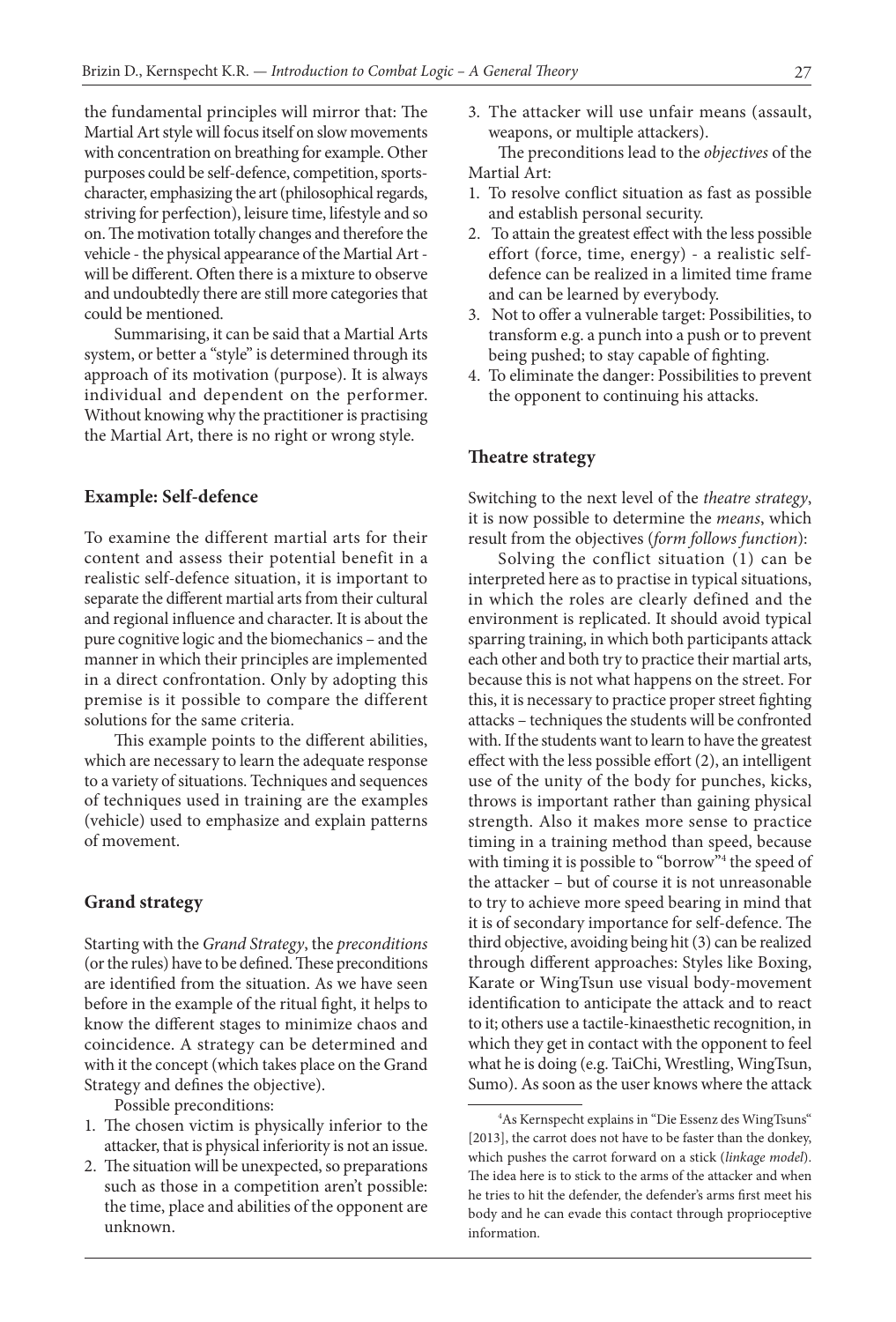is directed, he has different possibilities to act again and to stay capable of fighting: Or he parries, blocks or deflects the attack to protect the target, or he removes the body through adaptation and a slight manipulation<sup>5</sup>, evading resistance. Whatever solution he prefers, it has to follow the last step / objective, the elimination of the danger (4). This can be achieved through a combination of the joints to get a strong attack, or through using the gravity or a body rotation to strengthen the punch or kick to produce power for counterattacks. Throws or joint locks are possible to prevent the opponent from continuing his attack and vital spots can be attacked, for which minimal strength is needed.

Additionally there is a psychological moment in the consideration of the theatre strategy: Is it better to attack or to defend? The answer also depends on the moral and emotional condition of the practitioner [Van Crefeld 2009: 17f]. If he is emotionally calm he is maybe able to wait for the opponent to attack, if not, it is better to attack, before biochemical processes paralyse him [Kernspecht 2000: 49f]. Anyway, can defence be successful, without a (counter-) attack at some point?

Three concepts can be considered: The first is that attack is the best defence. The second one is a little bit more elegant and can be called provocation or temptation: The opponent is tempted to attack so the practitioner can use his counterattacks. The third concept would describe the term "defence", which various realizations contains. Simplified it could be subdivided into two extreme positions: a *preclusive defence* on the one hand, where the attacked target (body) is more immobile, static and therefore the defence has to be strong and able to neutralise the attack, and an *elastic defence* on the other hand, with an agile, movable target (body) and therefore the attack doesn't need to be stopped and can be lead into emptiness, because the body as a target is moved away. The two concepts don't exclude each other. A user will need both of them and is normally somewhere between them, so they have the full spectrum of possibilities: If the body is stiff or the practitioner uses closed body postures, or they are restricted in their movement, the armtechniques will be very manipulative (blocking). More efficient would be a "supportive manipulation" like a deflecting movement in the direction of the attack, changing slightly its movement. Another way here would be to overextend the attack by pulling or pushing in its direction, intensifying it. And finally it is possible with a more agile, elastic, adaptable body to use the arm-techniques as sensors or directly for a counter-attack, because the opponent's attack won't hit the target.

#### **Operational level**

The ideas above lead to the *abilities*, which the student has to learn, if he wants to realize the means (the training methods or the forms as explained earlier). For the self-defence-situation, Kernspecht [2013: 295ff] defines them as follows: (1) Timing, (2) Agility, (3) Unity of the body, (4) Scale of the different senses (visual, kinaesthetically), (5) Balance, (6) Attentiveness, (7) Spirit of fighting. These seven Abilities are an important requirement to stay "combatible" in a conflict situation.

As explained above, another orientation or motivation requires different abilities.

And again on the operational level it is possible to develop a purpose-means-relationship, which radiates to the levels below. Focusing on the balance for example, the purpose would be to have a good structure, relating to the motto: "who can't stand, can't fight". As a consequence, the objectives would be two: maintaining one's own balance and trying to break the balance of the opponent, which creates the means: staying in balance with the help of flexibility, coordination, timing undo awareness and trying to attack the centreline of the opponent or provoking or pulling him until he reaches the culmination point / point of no return. And here, it becomes clear, that there exists an interdependence of the different abilities: to achieve one, the others are necessary.

#### **Tactical level**

Resulting from the discussion of the previous levels there emerge various tasks and functions which require physical realisation. That is, the moment when it becomes more practical and sequences of techniques and body-movement for one alone or training partners are considered. Which distance should be used? How can the own distant be reached? Which hand-foot-body techniques and combinations enable the user to get to the side or behind the opponent?

#### **Technical level**

Last but not least there are the single techniques, practised solo or with a partner. They are absolutely necessary to realize all conceptual ideas described previously and therefore, they constitute the foundation of the architecture. But as a foundation, they are the base upon which everything is build, the instrument that serves a higher objective: the understanding of all other ideas.

<sup>5</sup> For example as explained in the linkage model in (4)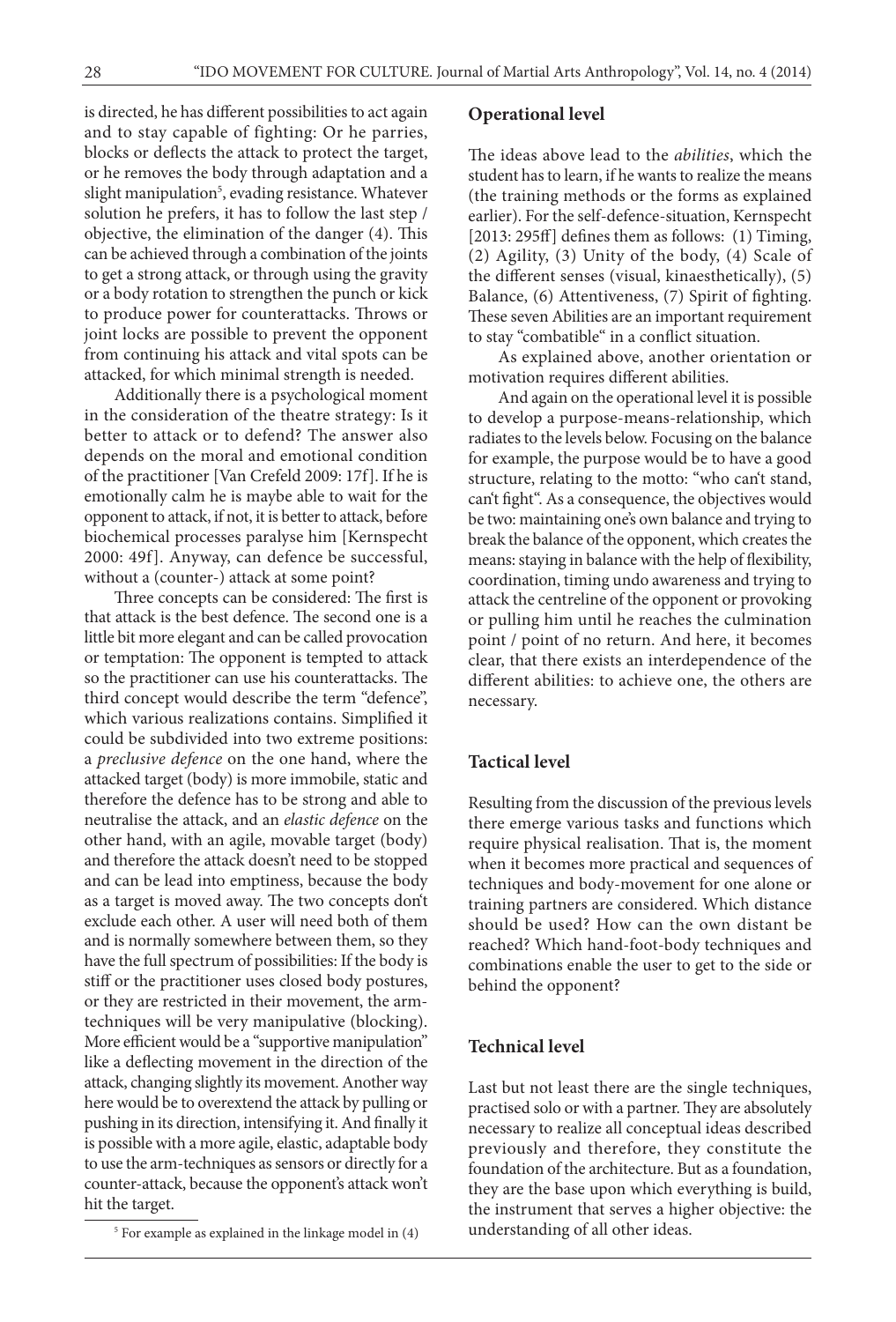#### **Conclusion**

In the future, the general logic behind the structure of the vertical and horizontal architecture can be applied to the different Martial Arts and their interpretations. As the aims will differ, so will the purpose, focusing on different styles. According to this combat logic model it becomes clear that the principles of a Martial Art should be defined first, then the other steps can follow.

Thus, it is obvious that the method of delivery will change and the physical realization of the martial art will adapt to the change on a technical level. The complexity results through interdependence of the abilities – initial point of a teaching concept for every Martial Art.

This general introduction to combat logic can help to give a good overview of the diverse types of martial arts and explain their different realizations. Maybe it will serve in the future as a basic model for specialists to talk about Martial Arts, so that their discussions can occur without excessive ambiguity. It is an initial attempt to integrate a range of concepts, a task that undoubtedly will be aided by constructive feedback.<sup>6</sup>

#### **References**

- 1. Binhack A. (1998), *Über das Kämpfen. Zum Phänomen des Kampfes in Sport und Gesellschaft* [About fighting. On the phenomenon of the fight in sport and society. In German], Campus, Frankfurt/Main.
- 2. Clausewitz C. v. (1999) [1832], W. von Seidlitz [ed.], *Vom Kriege* [On war. In German], Mundus, Essen.
- 3. Cynarski W.J. (2012), *Martial Arts Phenomenon Research and Multidisciplinary Interpretation*, Wydawnictwo Uniwersytetu Rzeszowskiego, Rzeszów.
- 4. Göhner U. (1993), *Funktionelle Aspekte der Biomechanik des Sports* [Functional aspects of the biomechanics of sport. In German] [in:] W. Gutewort, T. Schmalz, T. Weiß [eds.], *Aktuelle Hauptforschungen der Biomechanik sportlicher Bewegung* [Current main research of the biomechanics of sports movement. In German], Academia, Sankt-Augustin.
- 5. Gomaratut C. (2011), *Muay-Thai: The art and science of Thai traditional self defence* [in:] W.J. Cynarski [ed.], *Selected Areas of Intercultural Dialogue in Martial Arts*, Wydawnictwo Uniwersytetu Rzeszowskiego, Rzeszów.
- 6. Jäger T., Beckmann R. (2011), *Handbuch Kriegstheorien* [Handbook War Theories. In German], VS-Verlag für Sozialwissenschaften, Wiesbaden.
- 7. Kernspecht K.R. (1987), *Vom Zweikampf* [On single combat. In German], EWTO, Ostheim.
- 8. Kernspecht K.R. (2000), *BlitzDefence Angriff ist die beste Verteidigung* [BlitzDefence – Attack ist he best defence. In German], Wushu, Kiel.
- 9. Kernspecht K.R. (2011), *Kampflogik. Die Praxis des Treffens und Nicht-Getroffen-werdens* [Combatlogic, the praxis of hitting someone and of not being hit. In German], Wushu, Kiel.
- 10. Kernspecht K.R. (2013), *Die Essenz des WingTsun. Jenseits von Techniken* [The essence of WingTsun. Beyond techniques. In German], EWTO, Ostheim.
- 11. Lee-Barron J.R. (2012), *Accrediting Prior Experience and Learning in the Martial Arts*, "Ido Movement for Culture. Journal of Martial Arts Anthropology", vol. 12, no. 1-4, pp. 188-193.
- 12. Leung T. (2000), *Roots & Branches of WingTsun*, Chi Ho, HongKong.
- 13. Luhmann N. (1973), *Zweckbegriff und Systemrationalität*  [Concept of purpose and system rationality. In German], Suhrkamp, Frankfurt a.M.
- 14. Luttwak E.N. (2001) [1987], *Strategy: The Logic of War and Peace*, Belknap, Cambridge, MA et al.
- 15. Schelling T.C. (1980) [1960], *The strategy of conflict,*  Harvard et al.
- 16. Van Crefeld M. (2009), *Kampfkraft. Militärische Organisation und Leistung der deutschen und amerikanischen Armee*  1939-1945 [Combat power. Military Organization and performance of the German and American Army 1939- 1945. In German], Ares, Graz.
- 17. Wiethäuper H. (2011), *Subjektive Prozesse in der Aneignung von Bewegung – Problemaufriss und Diskussion am Gegenstand Kämpfen* [Subjective processes in the acquisition of movement - outline of the problem and discussion on the subject Fighting. In German] [in:] P. Kuhn, H. Lange, T. Leffler, S. Liebl [eds.], *Kampfkunst und Kampfsport in Forschung und Lehre 2011. Schriften der Deutschen Vereinigung für Sportwissenschaft*, no. 220 [Martial arts and combat sports in research and teaching in 2011. Writings of the German Association of Sports Science. In German], Feldhaus, Hamburg, pp. 87-96.

#### **Wprowadzenie do logiki walki – ogólna teoria**

**Słowa kluczowe:** logika walki, pojęcie, zasady, umiejętności, strategia, technika

#### **Abstrakt:**

Wydaje się, że w dziedzinie sztuk walki istnieje obfitość pojęć takich jak: techniki, zasady, motta, umiejętności, taktyki, strategie, koncepcje itp. Wyrażenia te są źle zdefiniowane, w związku z tym nic dziwnego, że porównanie sztuk walki jest tak trudne. W artykule zaproponowano więc model definiujący te pojęcia na różnych poziomach, które są rozmieszczone w hierarchii pionowej. W drugim etapie ten sam schemat został zanalizowany na przykładzie samoobrony.

<sup>6</sup> Maybe it could serve as a guiding idea for discussions about APEL [Lee-Barron 2012] or similar programmes, too.